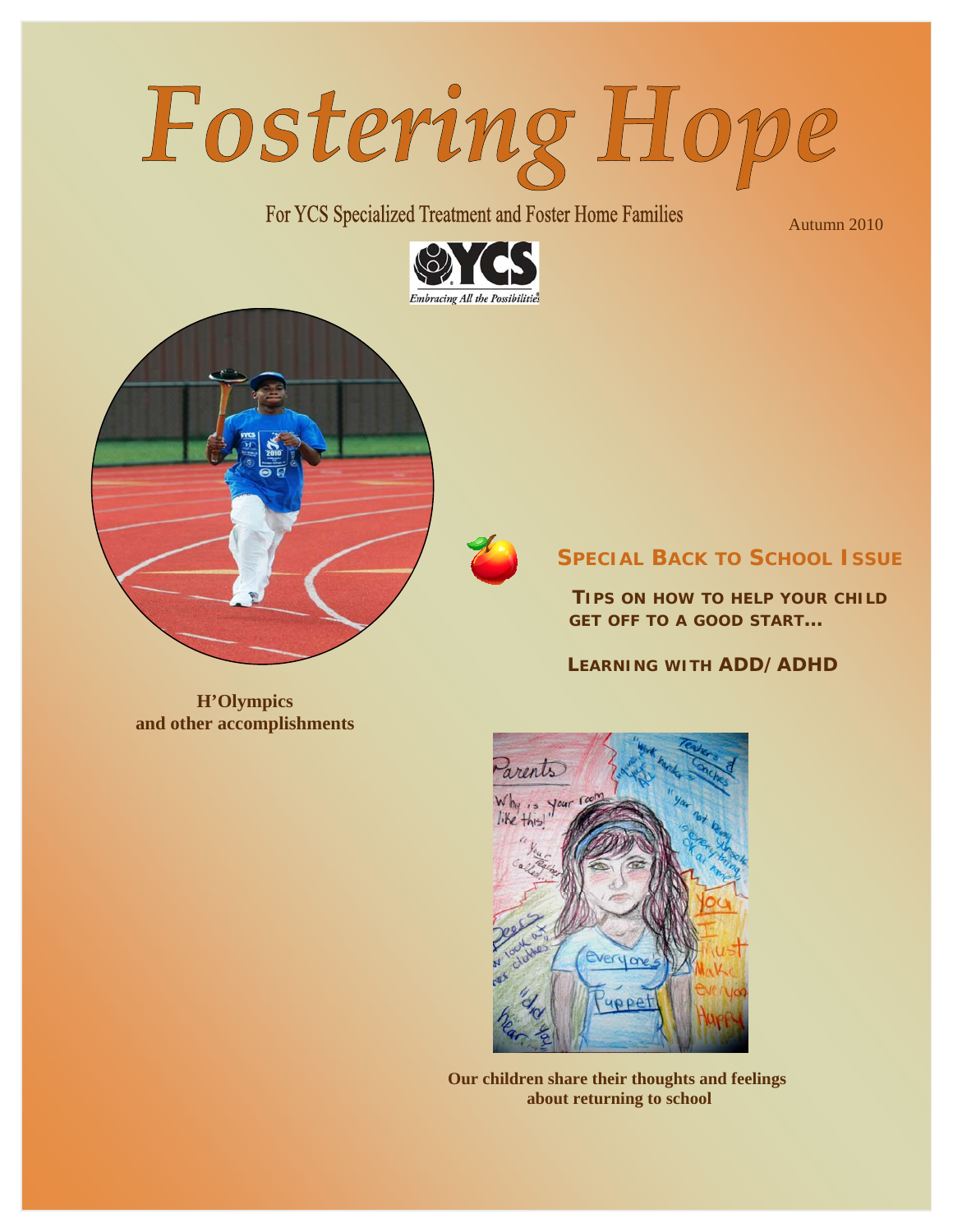

# **Fostering Hope**

# **Autumn 2010**

| Cover                                                          |   |
|----------------------------------------------------------------|---|
| Welcome & Congratulations                                      | 2 |
| Message from William Waller<br>Advice for stress free holidays | 3 |
| Back to school tips<br>for parents of children with ADD        | 4 |
| Advice from the Frontlines<br>Tribute to Charlita George       | 5 |
| Youth share their feelings<br>about school                     | 6 |
| Our children's accomplishments                                 | 7 |
| <b>Parent News</b><br>Compliancy Report                        | ጸ |
|                                                                |   |

#### *Fostering Hope*

is produced by YCS with headquarters at 284 Broadway Newark, NJ 07104 www.ycs.org

**President/CEO**  Richard Mingoia

**Senior Editor**  William Waller

**Writer/Editor**  Janis Nicolosi-Endo jnendo@ycs.org

**Editorial Board**  Mary Kay Carney Kim Garfinkel

**Contributors**  Foster/Treatment Home Parents and children

© 2010 YCS Systems, Inc. All rights reserved. May not be reproduced without the written permission of YCS. Contact Janis Nicolosi-Endo 201-678-1312 or jnendo@ycs.org.

# *Let's get acquainted!*

# *A Warm Welcome! New parents whose homes have been officially licensed*

- **Chevelle McNair & Arthur Bryant** from Laurel Springs
- **Vernon Robinson & Janet Robinson** from Magnolia
- **Gail Howard** from Somers Point
- **Dudley Williams & Sheila Williams** from Willingboro
- **Patricia & Charles Wilson** from Lindenwold
- **Marcia & Walderman Wizzard** from Lodi

#### *Congratulations to families with their first placements!*

**Elayne & John Murray** and their 13 year-old daughter **Sharon Brown** and her 14 year-old daughter **Carmen Willis and her 10 year-old son** 

#### *A special thanks goes out to all existing parents who have so generously opened up their homes to other children.*

**Dianna Munford &** her son welcomed a 11 year-old boy into their family. **Mary Ann Jones** welcomed a 14 year-old girl into her home. **Ivonne Imtriago** & her 2 year-old son welcomed a baby boy into their home. **Mary & Galen Norwood** welcomed a 12 year-old boy into their family. **Yavanca Gonzalez** welcomed a 14 year-old boy into her home. **Dominique Balan** welcomed a 15 year-old boy into her home. **Janice &Walter Russ** welcomed a 16 year-old boy into their home.

# *Adoption News!*

# *Congratulations to the Boland Family*

*Our fondest well wishes to* Richard & Cheryl Boland, their daughters, Sophie & Kelly *and the newest member of their family, Sean Zamir* 

*Congratulations on the completion of your long journey from foster care to adoption.*

*Carla & Patrick Adams honored by NACY&F as the 2010 Treatment Home Parents of the Year* 



#### The NJ Alliance for Children, Youth and Families (NACY&F) defines itself as a common voice for children with challenging special needs, and families in crisis. Each year at its annual conference, the Alliance honors several treatment home parents who have been selected for their exceptional performance.

 This year we are proud to report that one of our families, Carla and Patrick Adams, have been chosen as the Treatment Home Family of the Year for the northern region of the state. *Read more on page 8.*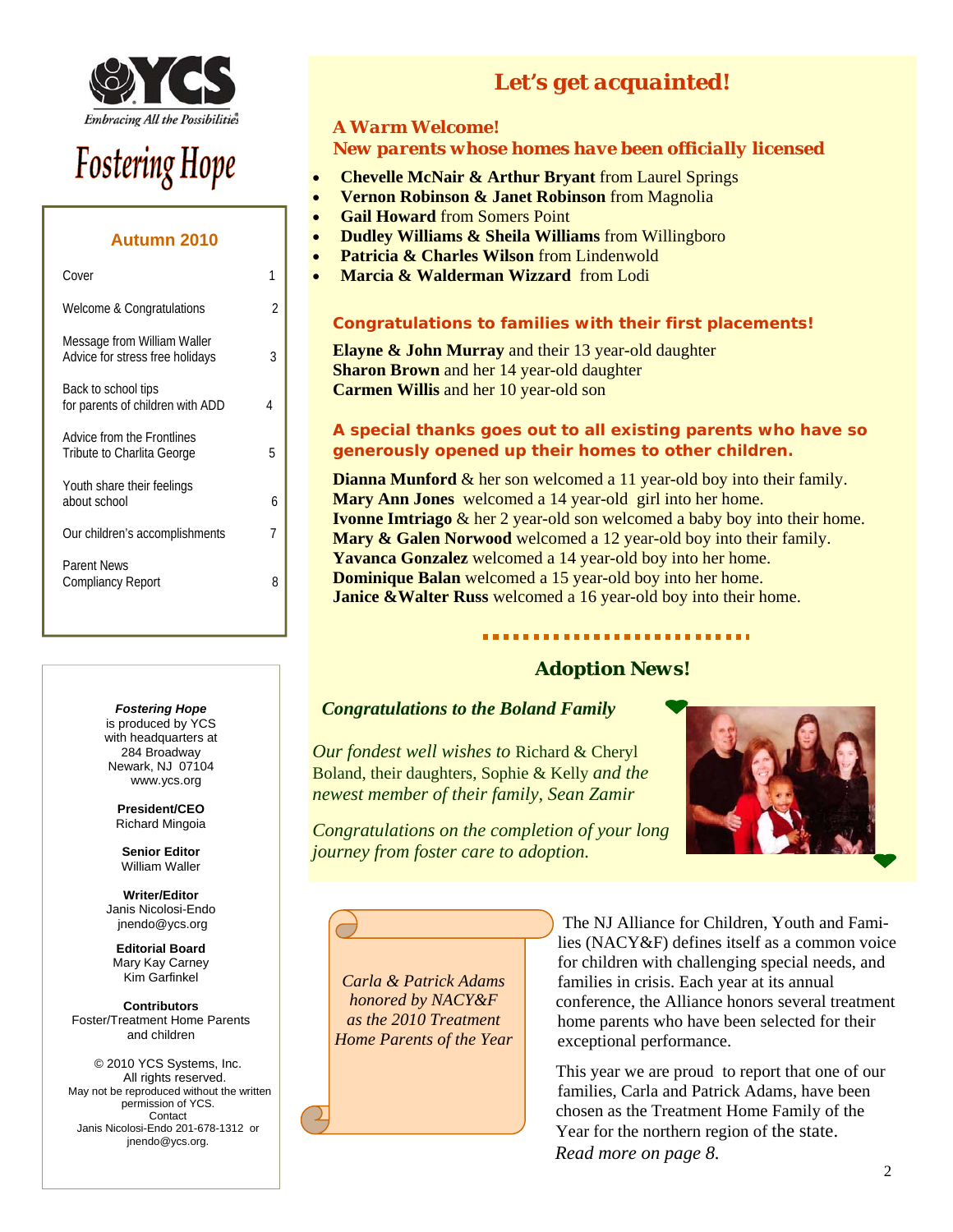**From the Desk of William Waller Vice President, YCS Treat- ment Home Svcs.** 

*Dear Parents,* 

*I do not know where summer went, however fall is firmly upon us and we are hopeful that all our children and parents are settling into a consistent school routine and schedule. This fall, there are a couple of changes in how all treatment home children's school placement will be paid for.* 

*From this point forward, all new admissions are required to have a letter from the legal guardian's school district agreeing to reimburse the providers district of residence for educational and transportation costs for out of district educational placements. If, for whatever reason, the district of residence cannot be determined then the state Office of Education will make all such determinations. If a child is a ward of the state, then the state Office of Education will be the responsible school district.* 

*We are hopeful this new process will not impact the education our children are receiving, If you have any questions, please direct them to your team. Our goal is to keep you abreast of all changes that could impact services to our children, youth and young adults.* 

*I also would like to encourage all providers to attend the upcoming Parent refresher trainings to be held on October in the Northern region and November in the southern region. In one day you can complete more than half of the 14 yearly ongoing training requirements for all treatment home providers statewide.* 

*Lastly, I want to thank Ms. Charlita George for her years of service as the PAC President in the south and challenge her successor in the upcoming election to match her passion, advocacy and leadership.* 

Warmest regards,

 $WW_{\sim}$ 

*William Waller Vice-President* 



*Tips for Helping Your Child Cope During the Holidays* 

*No it is not a mistake! We are reprinting this article from our last issue of Fostering Hope, because we feel it has very timely , valuable information that needs to be revisited by all of us.* 

For a child who has been adopted or is in foster care, the holidays bring about feelings of loss, separation, and grief. This is especially true when the child is old enough to have memories from past seasons. "Children who were removed from their birth families due to abuse, neglect, or substance abuse may associate the holidays with traumatic times," explains Lois Melina in the article, *Holidays Can Bring Up Lots of Emotions.* "Rather than approaching them with a sense of joyful anticipation, these children may unconsciously associate holidays with disappointment or [trauma]."

# **Steps you can take to help a child cope with the stresses of the holidays:**

- Recognize that what the child is feeling is perfectly normal given the situation. Let him know that you understand and that it is alright to feel the way he does.
- Allow the child to talk about it on her terms resist the temptation to push her into talking about her feelings or the past, but do not try to avoid it either. If the child has a caseworker, discuss the possibility of getting him into counseling to help him work through his emotions.
- Identify with them. Tell them about a time that you felt as they do. Most of us have experienced a year when our holiday was met with the loss of a loved one or other significant event. Identifying helps the child not feel so isolated in his grief, and may help him to open up to you.
- Get them involved in outside activities. Play dates, sports, holiday activities, volunteering – all help to ward off the sense of sadness that is a common thread for foster and older adopted children this time of year. Keep them active but do keep things balanced. The holiday season tends to lend itself to busyness so use common sense to keep things in check.
- Find ways to incorporate traditions that the birth family participated in that the child can remember. Learn along side the child about her native customs if she is culturally different from the rest of your family. By doing this you give the child a sense of pride and self-worth, and, who knows, you may gain a new family tradition!

Excerpted from www.fosterparenting.suite101.com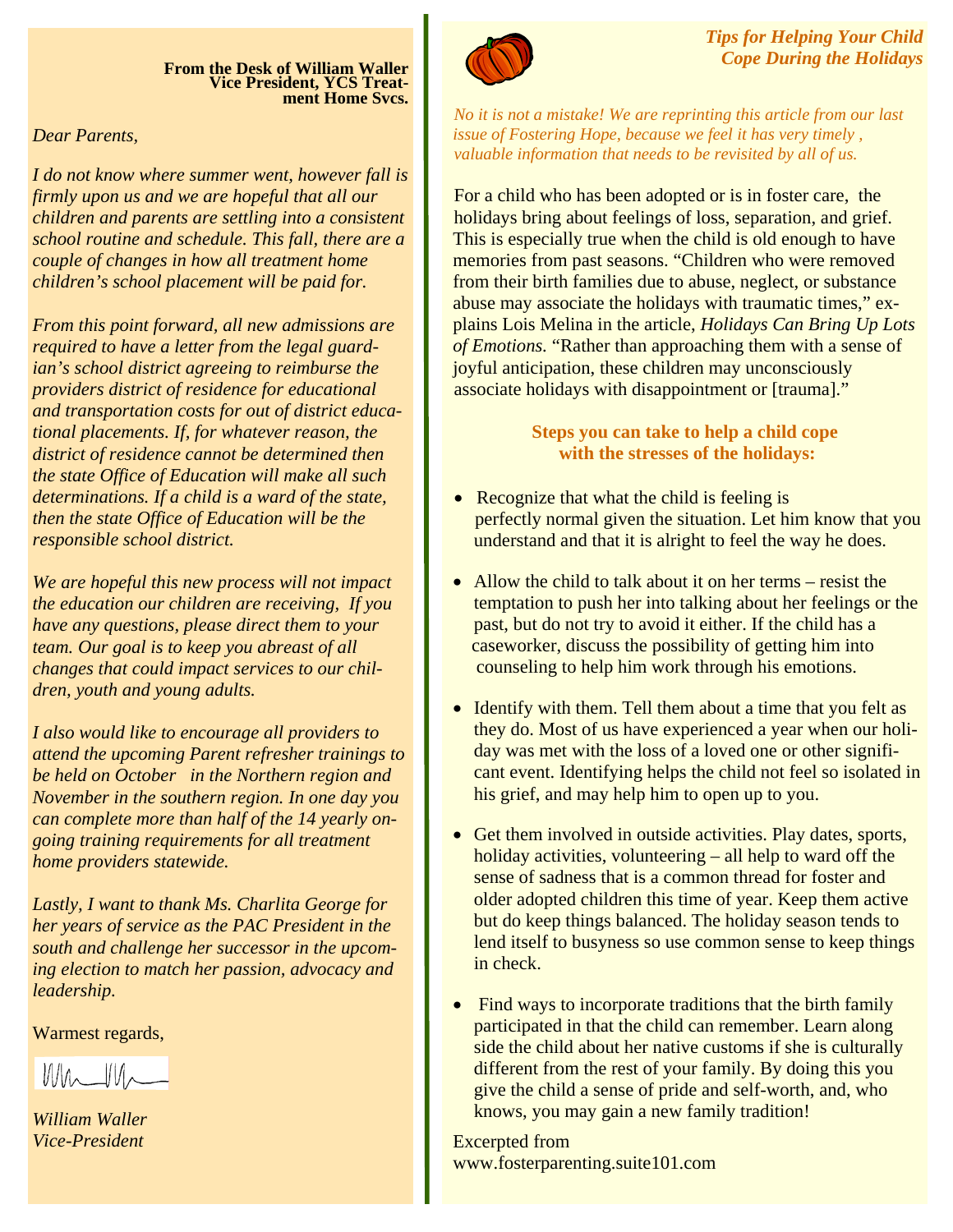Just mention the word homework and you'll probably hear a long groan from children and parents alike. However, if you are the parent of a child with ADD/ADHD, homework can be a golden opportunity to connect with your child on many different levels. Homework provides you a chance to directly support your child, and helps your child succeed academically and personally. Here is some advice from the experts on how to start the new school year off right.

# **Step 1: Help your children get organized**

- Establish a homework folder for finished homework and additional folders for loose papers.
- Help your child organize his belongings on a daily basis, including his backpack, folders, and even pockets.
- If possible, keep an extra set of textbooks and other materials at home.
- ♦ Help your child learn to make and use checklists, crossing items off as they are accomplished.

# **Step 2: Establish a routine and an environment**

- Decide on a specific time to begin and end homework each day.
- Pick a permanent place for homework that is as free as possible of clutter, pets, TV and any other distractions. You may want to have the desk facing away from windows and doors.
- Establish a spot where all school supplies and books will be kept.
- Allow your child breaks as often as every ten to twenty minutes.
- ♦ Show a positive interest in your child's studies.
- Let your child teach you what she's learned. This will reinforce what she has learned and build her self confidence.

# **Step 3: Be an Advocate for your child at school**

As a parent, you are your child's advocate. For your child to succeed in the classroom, it is vital that you communicate her needs. It is equally important for you to be positive and listen to what the teachers and other school officials have to say.

- Make meetings happen. Arrange to speak with school counselors or teachers at least once a month. Try to meet in your child's classroom so you can get a sense of your child's physical learning environment.
- **Create goals together.** Discuss your hopes for your child's school success. Together, write down specific and realistic goals and talk about how they can be reached.
- Listen carefully. Like you, your child's teacher wants to see her succeed. Listen to what she has to say—even if it is sometimes hard to hear. Avoid interrupting. Understanding your child's challenges in school is the key to finding solutions that work.

# **DID YOU KNOW**…

Many children, especially those with ADD / ADHD, benefit from a little outdoor play before school time. Physical exercise has been found to help improve concentration and mental focus and decrease restlessness. If your child is full of energy in the morning, be sure to set aside some time for a little exercise (running, jumping, skipping) outside before school.

- **Ask the hard questions.** Ask if your child is having any problems in school, including on the playground or cafeteria. Find out if your child can get any special services.
- ♦ **Communicate honestly.** Be sure to list any medications your child takes and explain any other treatments. Share what tactics work well—and which don't—for your child at home.

# **Helpful Tip**

 **with a PLAN!!!**

Many children with ADD/ADHD have difficulty following directions. You can help your child by being extremely brief when giving directions.

Talk in short clear sentences and allow your child to do one step of an assignment at a time. It is important to reinforce your child's progress before helping him move on to the next step.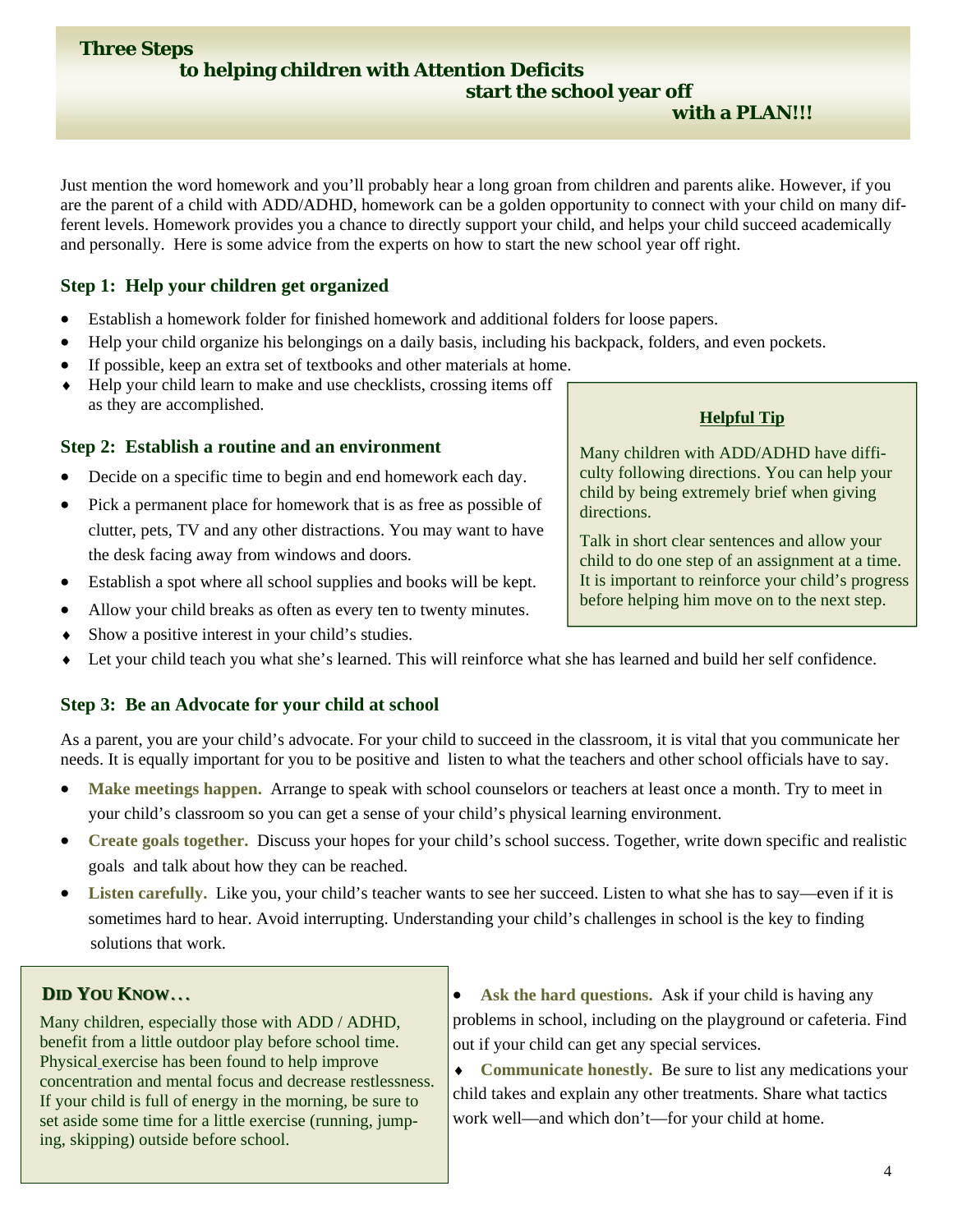# **Advice from the Frontlines**  *Practical tips from our parents on helping your children with homework and more!*

My son needs medication for hyperactivity. I've found that by the end of the day, the medication wears off and he has difficulty concentrating or sitting long enough to do his homework.

#### **The Solution**

I've found that it is easier for him to do his homework in the morning before school. He gets up, has his breakfast, and meds and after a short break is able to do all his homework. He is in the first grade and usually has a couple of sheets to complete each night.

> Mary Kay Carney, YCS, APN and mother of 8 year-old Ricky

#### **Want to learn more?**

 There is a very informative article online: Motivating the Child with Attention Deficit Disorder www.ldonline.org/article/19975

Last year I took in a wonderful young man, 14, who lived with us for about 8 months. I quickly discovered that he was nearly unable to read or do math. On the surface, it seemed he had absolutely no motivation. In reality, he was very embarrassed to admit that he couldn't read a sign or count change after he bought a snack at the corner store.

His charts said he had an anger management problem and was put on medication prescribed by a psychiatrist at a residential facility where he had previously lived. I found this made him groggy and sleepy. After a discussion with my son and another physician, we decided to see if he could function without the medication.

He did very well, was more alert and less sleepy. Now, I could address his learning problems. I enrolled him in an after-school private tutorial program with financial support from DYFS.

At home, I made every day a learning experience. The key was working *with* him. Before school, we would read the newspaper together. I went to the Dollar Store and bought flash cards and simple English and math workbooks. On the weekends, we'd take walks and note interesting things. These became the words of the week, and he'd earn rewards for mastering these words. By the time we parted, this young man's reading and math grades had risen more than two grades.

> Lisa Smith Northern Region TH Parent

Mark your calendars!

**Annual Parent Refresher Trainings\*** 

Northern Region Saturday, October 2nd 9 am to 5 pm 60 Evergreen Place, 10th floor East Orange

Southern Region Saturday, November 6th 9 am to 5 pm 20 east Evergreen Avenue Somerdale

\* Lunch will be provided.

# **A very special thank you to outgoing southern region PAC President Charlita George**

**Ms. George was elected by her peers as the first Parent Advisory Council president in the southern region in 2002. For 8 years, she gave her all to support every treatment home parent and child. She led the meetings and advised the parents and children whenever they needed her help.** 

**Ms. George and her husband Michael have been the quintessential models for treatment home parenting. They have adopted five of their foster children and continue to be in contact with so many others who have passed lovingly through their home.** 

**We wish Ms. George the very best in her future endeavors. We are confident that wherever she goes she will inspire others as she has done us.**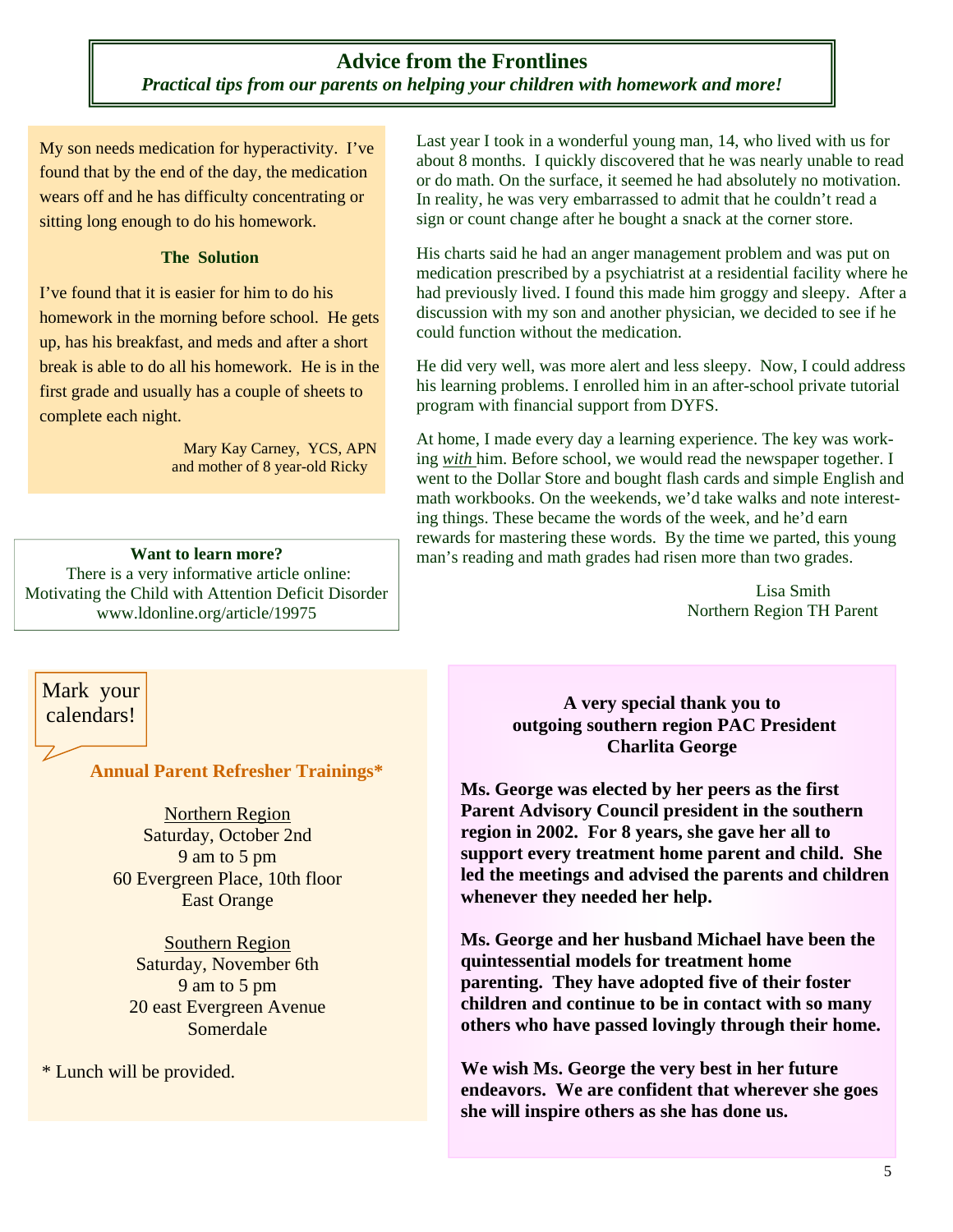#### *IN THEIR OWN WORDS…. OUR CHILDREN OPENLY SHARE THEIR THOUGHTS THOUGHTS ABOUT THEIR EDUCATION*

 Our children want to let us and their teachers know how they feel about school - their concerns, frustrations and expectations. They share here what troubles them about school and how they sometimes react.

 We hope you can use this section to have a dialog with your children about school and gain greater insight into what you can do as parents to help them succeed with their education.

> Frankie: The school work they give us is so easy. I need something that is challenging. This is frustrating. I think the teachers are soft and afraid to speak up for us. I would like the teachers to give me something that I would really have to be taught.

Tom: I want the teachers to know that I am a nice person. When they see me for the first time, I feel that they think that because I'm black that I must be bad.

Lydia: I want my teachers to know that I am a very slow learner. Please break things down for me and don't race through lessons.

My mom knows that I hate school, but I will go to college because I want to be a fashion designer and there are things I need to know.

Desmond: I moved down here [south Jersey] from Newark. When the teachers hear Newark, they automatically think that I will cause trouble I'm not that way and I don't want to be treated different.



George: I want the teachers to know that I like to joke around. I do it to get along with other kids...not to cause trouble.

Kara: The biggest stress that us kids in the system have is ourselves. We want to make sure that every one, our parents, teachers, friends, coaches, are happy… even if it doesn't make us happy...Because we lost a mom or dad we can't go home and be proud to say HEY LOOK MOM/ DAD LOOK WHAT I DID! and have them be proud. Yea there's foster parents and case workers and stuff but its not the same as having your actual parents being proud of you. The older you get the worse it can get... less we know how to deal with it.

Sixteen year-old Dana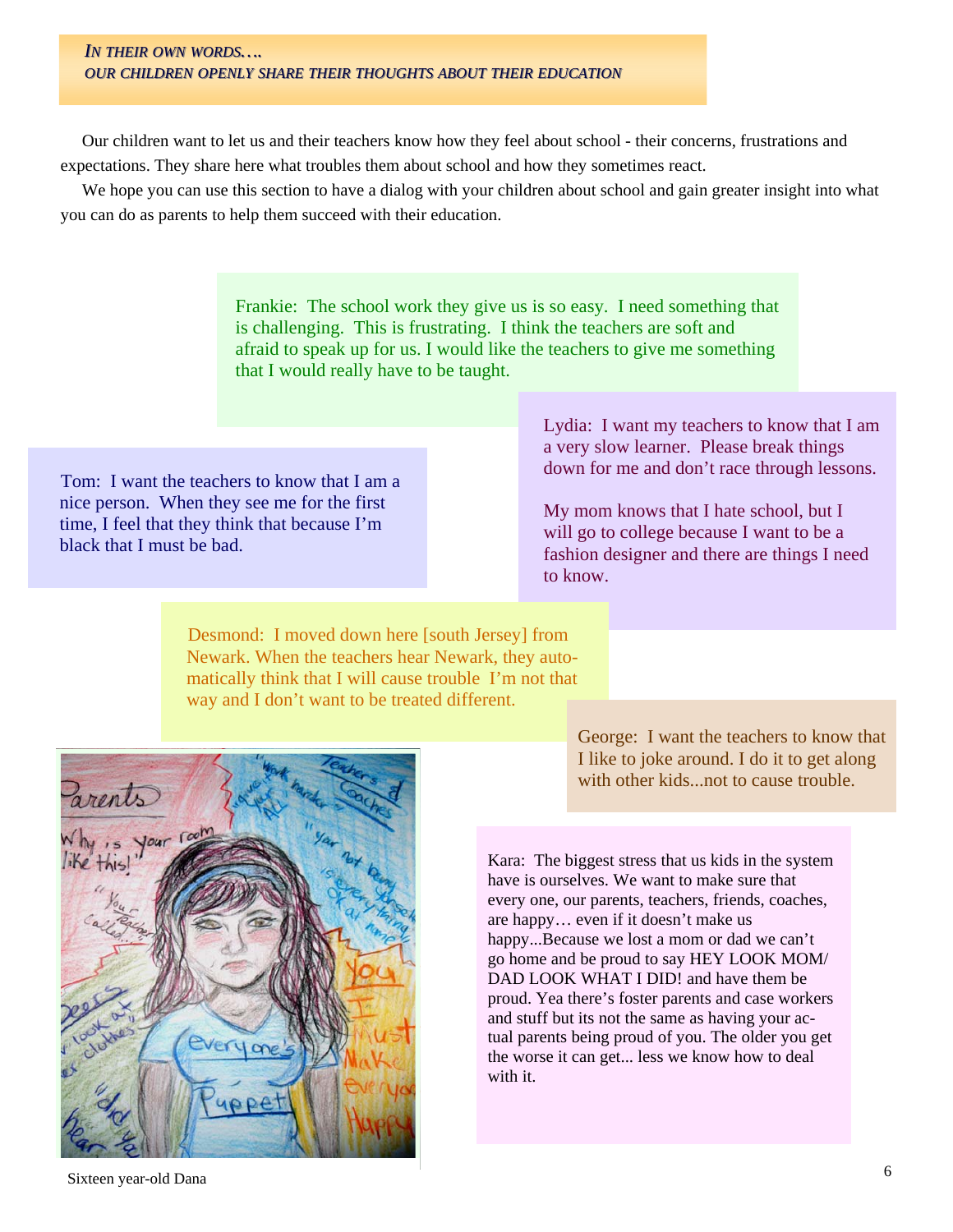

*They are the apples of your eyes, and with all of your support and dedication to their well being, they are beginning to thrive on their own.* 



Della graduated from Pennsauken H.S. in June, and is now attending The Harris School of Nursing. She is studying to be a nurse's assistant.

Willie had the honor of carrying the Olympics torch as he ran around the track at the opening ceremonies of the national H'Olympic games at Ramapo College. The opening was televised on CW 11 News.

Darnell was accepted into Culinary Arts school starting in September. He has been getting a lot of practice this summer cooking up delicious meals for his family and they are loving it!

Daniel has completed <sup>a</sup> vocational work program at the Gloucester County Career Center and is employed as a cashier in  $\frac{1}{a}$  retail shop.

Dana is entering her junior year at Camden County Technical School in all honor classes!

Zhade is entering her senior year of high school and has <sup>a</sup> part-time job as <sup>a</sup> hair braider at a local salon.

Brandon graduated Eastside High & is attending Passaic Co. Community College.



# **Are you ready for college football?**

We are proud to announce that Balial Sloan El, #20, will be a starting running back for the MU Hawks this season.

> In a preseason scrimmage, Balial completed 12 runs for 52 yards.

Balial, a junior, also shines off the field. With a major in early childhood education and a minor in sociology, he earned a 3.40 GPA last semester. His adopted mom, and current YCS treatment home parent, Miriam Sloan El, will be in the bleachers this season rooting on her son. We'll all be cheering for him too!

If you love football and have the time, we hope you'll attend a home game and give Balial your support.



Dwayne Bunting George went on a trip this summer to Africa with classmates from Camden County Community College….

> Please share the news with your children and encourage them to follow their dreams…

 Look for photos in our next newsletter.